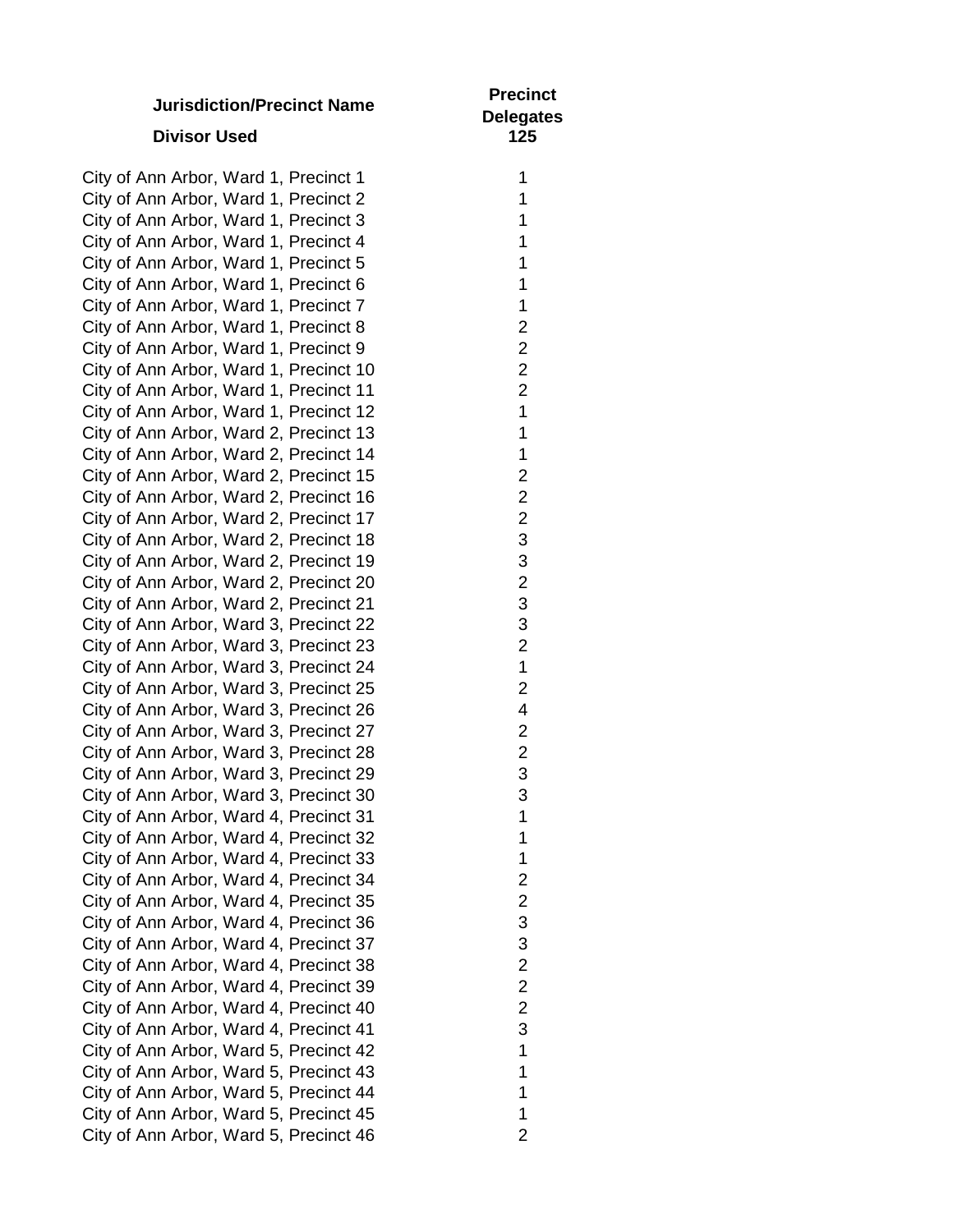| City of Ann Arbor, Ward 5, Precinct 47  | 2                       |
|-----------------------------------------|-------------------------|
| City of Ann Arbor, Ward 5, Precinct 48  | $\overline{\mathbf{c}}$ |
| City of Ann Arbor, Ward 5, Precinct 49  | $\overline{\mathbf{c}}$ |
| City of Ann Arbor, Ward 5, Precinct 50  | $\overline{c}$          |
| City of Ann Arbor, Ward 5, Precinct 51  | 3                       |
| City of Ann Arbor, Ward 5, Precinct 52  | 1                       |
| City of Ann Arbor, Ward 5, Precinct 53  | $\overline{2}$          |
| City of Chelsea, Precinct 1             | 6                       |
| City of Chelsea, Precinct 2             | 5                       |
| City of Dexter, Precinct 1              | 3                       |
| City of Dexter, Precinct 2              | 3                       |
| City of Dexter, Precinct 3              | $\overline{2}$          |
| City of Milan, Precinct 1W              | 9                       |
| City of Saline, Precinct 1              | 4                       |
| City of Saline, Precinct 2              | 4                       |
| City of Saline, Precinct 3              | 5                       |
| City of Saline, Precinct 4              | 4                       |
| City of Ypsilanti, Ward 1, Precinct 1   | 1                       |
| City of Ypsilanti, Ward 1, Precinct 2   | $\overline{\mathbf{c}}$ |
| City of Ypsilanti, Ward 1, Precinct 3   | $\overline{c}$          |
| City of Ypsilanti, Ward 2, Precinct 1   | $\overline{c}$          |
| City of Ypsilanti, Ward 2, Precinct 2   | $\overline{c}$          |
| City of Ypsilanti, Ward 2, Precinct 3   | $\overline{1}$          |
| City of Ypsilanti, Ward 2, Precinct 4   | 1                       |
| City of Ypsilanti, Ward 3, Precinct 1   | 1                       |
| City of Ypsilanti, Ward 3, Precinct 2   | $\overline{c}$          |
| City of Ypsilanti, Ward 3, Precinct 3   | $\overline{2}$          |
| Ann Arbor Township, Precinct 1          | 4                       |
| Ann Arbor Township, Precinct 2          | 3                       |
| Augusta Township, Precinct 1            | $\overline{7}$          |
| Augusta Township, Precinct 2            | 5                       |
| Augusta Township, Precinct 3            | 8                       |
| <b>Bridgewater Township, Precinct 1</b> | 6                       |
| Dexter Township, Precinct 1             | $\overline{7}$          |
| Dexter Township, Precinct 2             | $\overline{7}$          |
| Dexter Township, Precinct 3             | 4                       |
| Freedom Township, Precinct 1            | 5                       |
| Lima Township, Precinct 1               | 6                       |
| Lima Township, Precinct 2               | 5                       |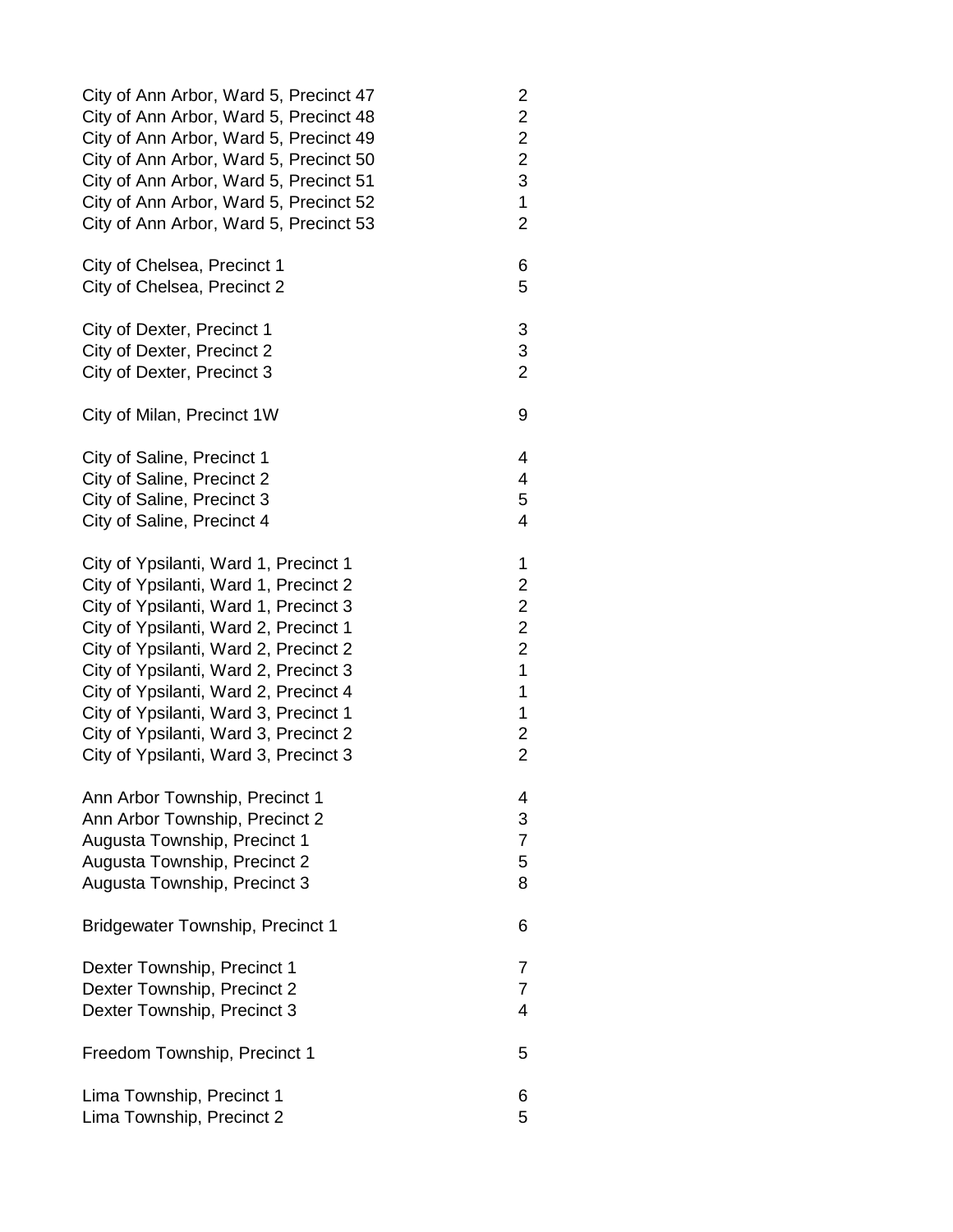| Lodi Township, Precinct 1                                                                                                                                                                                                            | 7                                                                          |
|--------------------------------------------------------------------------------------------------------------------------------------------------------------------------------------------------------------------------------------|----------------------------------------------------------------------------|
| Lodi Township, Precinct 2                                                                                                                                                                                                            | 7                                                                          |
| Lodi Township, Precinct 3                                                                                                                                                                                                            | 3                                                                          |
| Lyndon Township, Precinct 1                                                                                                                                                                                                          | 8                                                                          |
| Manchester Township, Precinct 1                                                                                                                                                                                                      | 5                                                                          |
| Manchester Township, Precinct 2                                                                                                                                                                                                      | 9                                                                          |
| Northfield Township, Precinct 1                                                                                                                                                                                                      | 9                                                                          |
| Northfield Township, Precinct 2                                                                                                                                                                                                      | 9                                                                          |
| Northfield Township, Precinct 3                                                                                                                                                                                                      | 6                                                                          |
| Pittsfield Charter Township, Precinct 1                                                                                                                                                                                              | 3                                                                          |
| Pittsfield Charter Township, Precinct 2                                                                                                                                                                                              | $\overline{\mathbf{c}}$                                                    |
| Pittsfield Charter Township, Precinct 3                                                                                                                                                                                              | 3                                                                          |
| Pittsfield Charter Township, Precinct 4                                                                                                                                                                                              | $\overline{c}$                                                             |
| Pittsfield Charter Township, Precinct 5                                                                                                                                                                                              | $\overline{c}$                                                             |
| Pittsfield Charter Township, Precinct 6                                                                                                                                                                                              | 6                                                                          |
| Pittsfield Charter Township, Precinct 7                                                                                                                                                                                              | 3                                                                          |
| Pittsfield Charter Township, Precinct 8                                                                                                                                                                                              | 3                                                                          |
| Pittsfield Charter Township, Precinct 9                                                                                                                                                                                              | 4                                                                          |
| Pittsfield Charter Township, Precinct 10                                                                                                                                                                                             | 3                                                                          |
| Pittsfield Charter Township, Precinct 11                                                                                                                                                                                             | 6                                                                          |
| Pittsfield Charter Township, Precinct 12                                                                                                                                                                                             | 6                                                                          |
| Pittsfield Charter Township, Precinct 13                                                                                                                                                                                             | 2                                                                          |
| Salem Township, Precinct 1                                                                                                                                                                                                           | 8                                                                          |
| Salem Township, Precinct 2                                                                                                                                                                                                           | 9                                                                          |
| Salem Township, Precinct 3                                                                                                                                                                                                           | 6                                                                          |
| Saline Township, Precinct 1                                                                                                                                                                                                          | $\overline{7}$                                                             |
| Scio Township, Precinct 1<br>Scio Township, Precinct 2<br>Scio Township, Precinct 3<br>Scio Township, Precinct 4<br>Scio Township, Precinct 5<br>Scio Township, Precinct 6<br>Scio Township, Precinct 7<br>Scio Township, Precinct 8 | 3<br>4<br>$\frac{3}{3}$<br>$\begin{array}{c} 3 \\ 2 \\ 3 \\ 3 \end{array}$ |
| Sharon Township, Precinct 1                                                                                                                                                                                                          | $\overline{7}$                                                             |
| <b>Superior Township, Precinct 1</b>                                                                                                                                                                                                 | 4                                                                          |
| Superior Township, Precinct 2                                                                                                                                                                                                        | 4                                                                          |
| Superior Township, Precinct 3                                                                                                                                                                                                        | 1                                                                          |
| Superior Township, Precinct 4                                                                                                                                                                                                        | 5                                                                          |
| Superior Township, Precinct 5                                                                                                                                                                                                        | 8                                                                          |